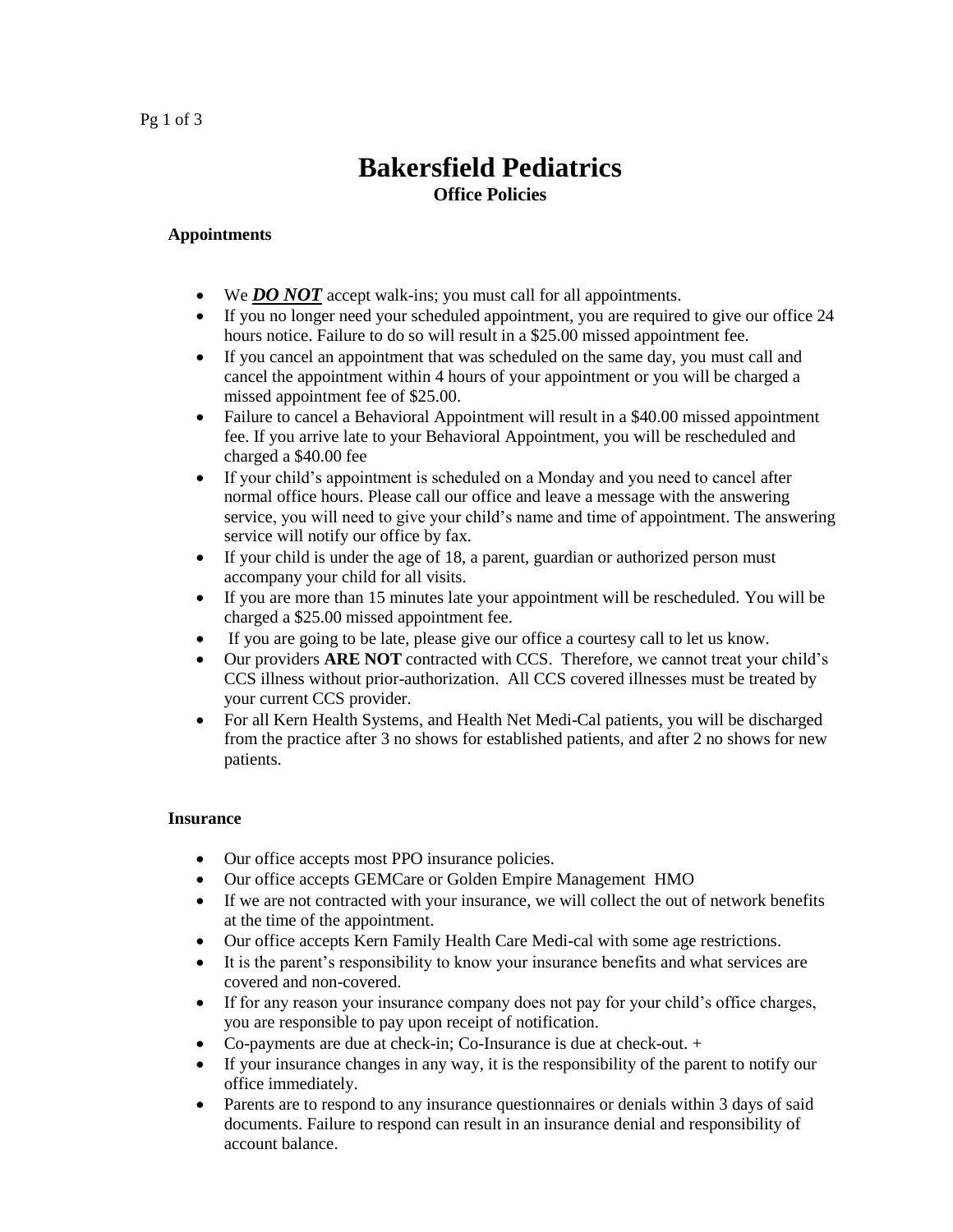Pg 2 of 3

#### **Account Balances**

- Payment for your account balance is due upon receipt of statement.
- If your child is scheduled for a ANY visit and you have an outstanding account balance you will be required to pay any prior balance in full.
- If your account balance becomes over 120 days past due, your account will be sent to collections. Once you have been sent to collections your child/children will be discharged from the practice and you will have 30 days to find another physician.
- It is the parent's responsibility to respond to your insurance inquires in a timely manner to avoid any billing delays, otherwise office charges will be the parent's responsibility.
- Cash pay accounts are due in full at time of service.

#### **Change of Personal Contact information**

• It is the responsibility of both parents to provide our office with any change of address and/or phone numbers immediately.

#### **Payment by Check**

- If you write a check payable to Bakersfield Pediatrics, you will be required to show your ID or a valid California Driver's License.
- We do not accept out of area checks, third party checks, etc.
- We do not accept unprinted checks.
- If your check is returned unpaid for any reason, we will no longer accept any check on your account. A \$25.00 returned check fee will be added to your account balance.

#### **Insurance Coverage for Newborns**

- Not all insurance companies automatically cover your newborn baby. It is your responsibility to understand the process required by your insurance plan to add your newborn to your policy. Our office will assist you in any way we can.
- If you DO NOT have automatic newborn coverage for your baby, then parents will be required to pay 100% of office fee at the time of service. Contact our billing department when you enroll your newborn to discuss reimbursement.
- *Kern Family Health Care Medi-Cal* newborns need be added to Kern Family upon delivery. Kern Family will then provide a I.D. # for your newborn. If mother is eligible with Kern Family, your newborn qualifies for automatic newborn coverage during the month of birth and the following month. Parents are required to enroll their newborn to insure continued coverage. Otherwise the coverage will be terminated.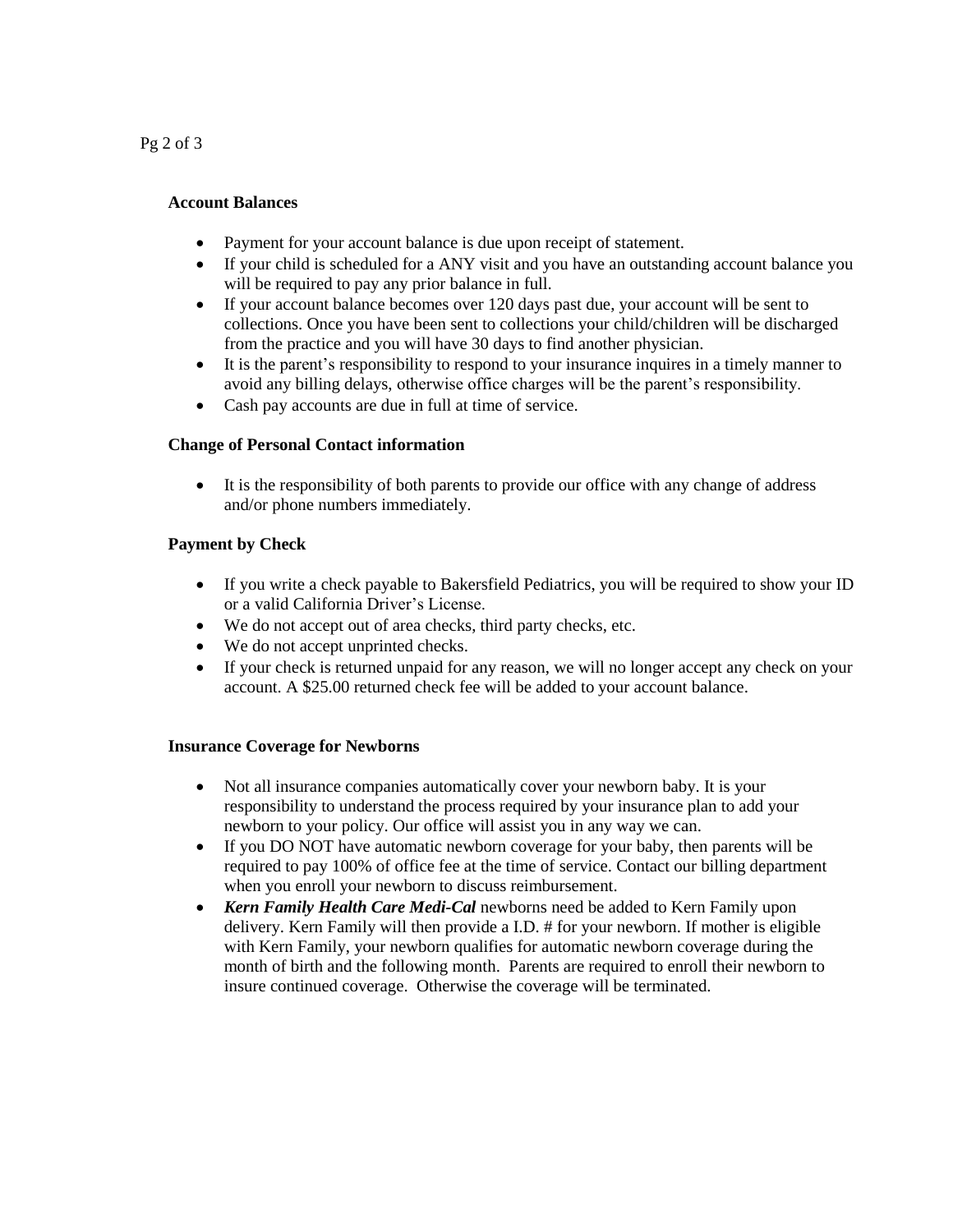# **Appointment Waiting Time**

- We have 2-4 Providers treating patients on a daily basis. Depending on their schedules it is possible for another patient who signed in after your child to be called back to a room before your child. Their appointment is possibly with a different provider than the one seeing your child. We appreciate your patience.
- Please be aware that we may have to treat according to the gravity of the situation. This may prolong your waiting time. We appreciate your understanding.

### **Medical Records**

- If you would like a complete copy of your child's medical records to be sent to another doctor we ask that you allow 3-4 weeks from the time you turn in your completed Release of Records form.
- If you would like a copy of a single office visit or a copy of a lab result, there will be a minimum \$5 charge.
- If you would like a copy of your child's medical records for your personal records, please allow 3-4 weeks from the time you turn in your completed Release of Records, also there will be a \$25 charge per child. There will be an additional fee of \$15 if the chart is in storage.
- If you request a copy of your child's immunization record or past physical form, please allow 3-4 days from the date requested.
- There will be a \$5 charge for new immunization records, which will be charged to your account upon the request for the new card.
- **ALL** medical records will be mailed unless you request to pick them up.
- **We do not email any medical records.**

# **CELL PHONE USAGE IS NOT ALLOWED IN WAITING ROOMS OR TREATMENT ROOMS**

# **FOOD AND DRINKS ARE NOT ALLOWED IN THE OFFICE**